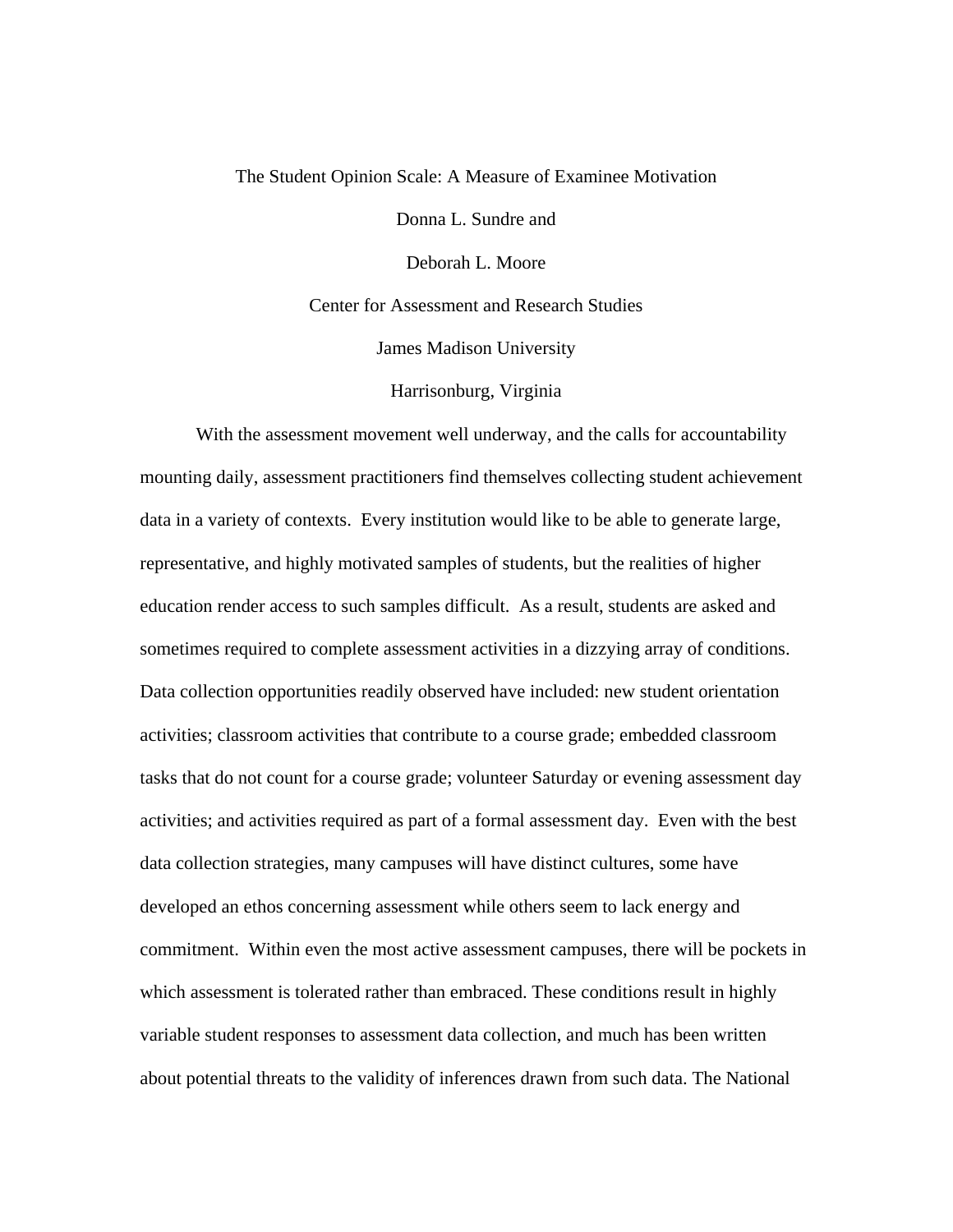Assessment of Educational Progress (NAEP) program commissioned several validity studies to explore the effect of student motivation on performances (see for example, Jakworth, Stancavage & Reed, 1999; Kiplinger & Linn, 1995/1996; Linn, 1993; O'Neil, Sugrue, Abedi, Baker & Golan, 1992). This research has provided assessment practitioners with an enhanced and very concerned understanding of the impact of varied types of tasks and the presence or absence of consequences, sometimes referred to as "stakes", on student performances. Having an instrument that can help us to assess the level of student motivation can aid in more appropriate interpretation of the data we collect. Further, comparisons of these scores across conditions and in relation to actual performances can influence enhanced assessment practice and lend clarity to data interpretation. The Student Opinion Survey (SOS) was developed to fill this need, and as later described, can be used for experimental studies in which varying motivational strategies are manipulated and compared.

The Student Opinion Survey is a short, easily administered self-report measure of motivation. The instrument is generally administered at the end of an assessment session; the 10-item scale has seen considerable use at James Madison University in assessment work conducted there. The instrument and scoring instructions are available for download at <http://www.jmu.edu/assessment>. Look for the link to assessment resources and methods at that site. In contrast to the single factor structure originally reported by Wolf and Smith (1995), the scale has been refined to measure two factors: Effort and Importance (Sundre, 1999). The first factor, comprised of five items, assesses the level of effort and persistence students put forth during task completion. The five-item Importance scale measures the personal relevance or importance of the tasks just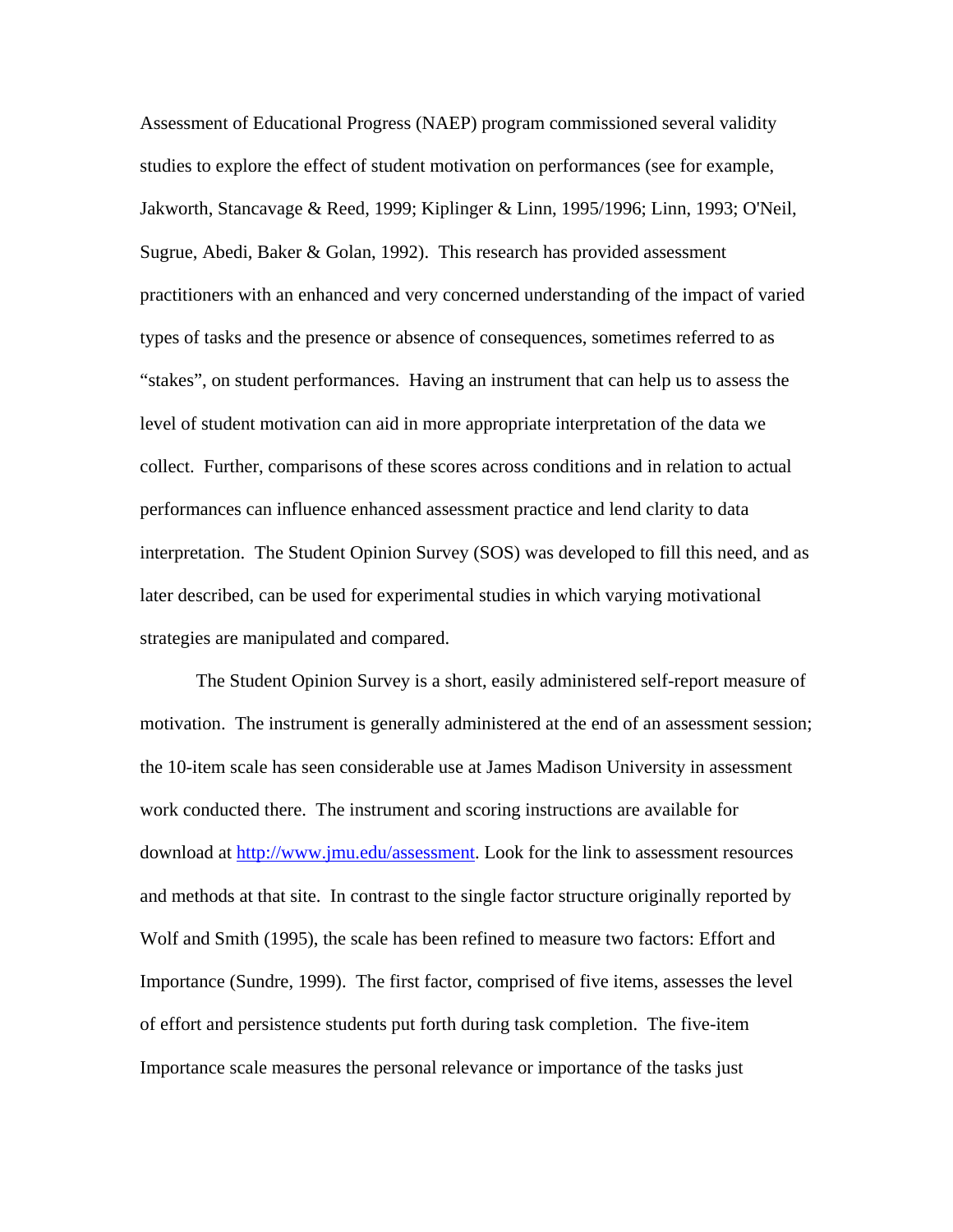completed. This factor structure parallels current conceptions of motivation theory (Pintrich, 1988, 1989; Pintrich and De Groot, 1990) in which an individual's willingness to put forth the effort to learn or to display learning would be contingent upon the individual's interest or the perceived importance of the task, as well as their disposition to put forth the necessary work to complete the task. As Pintrich and De Groot (1990) concluded, "Students need to have both the 'will' and the 'skill' to be successful in classrooms." (p.38). Clearly, students with the skill but lacking the will to diligently complete assessment tasks will produce gross underestimates of student abilities and learning growth over time.

Use of the SOS at James Madison University has produced strong evidence of its validity and usefulness. The revised instrument has been administered to over 15,000 students in a variety of assessment contexts. Reliability evidence for the Total, Effort and Importance scores is consistently in the .80s. Interestingly, the reliability is not diminished when either subscale is assessed separately. It should be noted that when the instrument is used with student samples for which "high-stakes" testing is being conducted, a tremendous reduction in variability is observed. In other words, when students participate in testing for which individual consequences such as grades result, all students report consistently high levels of total motivation, effort, and importance. While the resulting high scores provide evidence of the validity of the scales, the reduction in variability dramatically reduces the reliability. The descriptive statistics and reliability estimates for many student cohorts can be viewed at the James Madison University Center for Assessment and Research Studies website at <http://www.jmu.edu/assessment/>. Many factor analysis study results can be viewed at the same website. The two-factor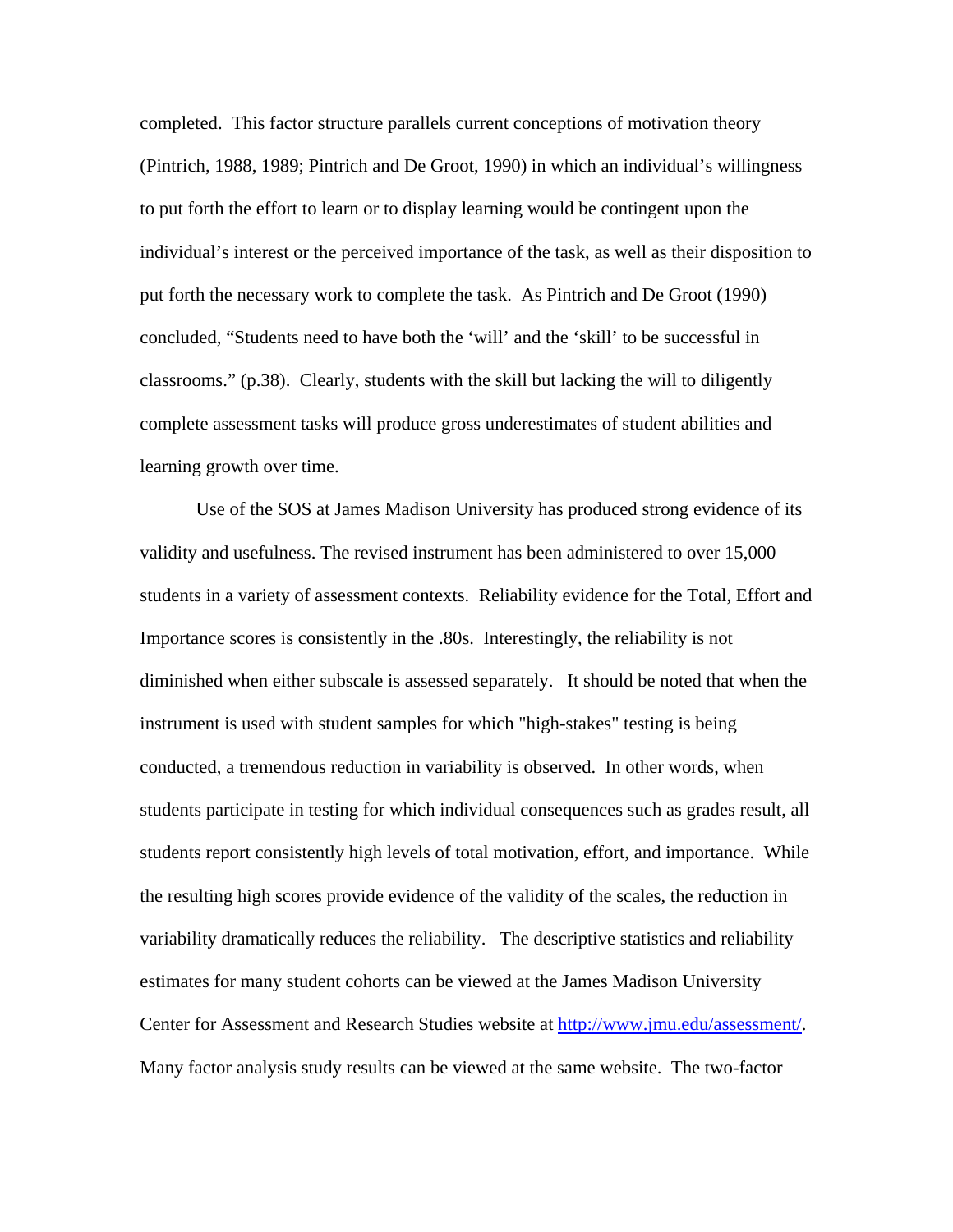model is consistently evidenced. A consistent factor structure is prerequisite to successful validity study.

Validation for any instrument is by definition an ongoing effort; however many studies have been conducted. The following provide examples of theoretical expectations that have been explored and empirically supported in our continuing studies. Total, Importance, and Effort scores are positively correlated with performance scores. "High stakes" and "low stakes" test conditions result in significantly different motivation and performance scores. Expected differences between groups have also been confirmed, such that entering first-year students report assessment activities to be of higher importance than do juniors, though their Effort subscores are not much smaller. Juniors perform more capably than entering students on our general education assessment instruments. We have also observed higher motivation in assessment rooms where motivation enhancing strategies were employed (i.e., welcoming speakers, students being interviewed about assessment and the instruments used). Lower motivation has been reported in rooms where test administration difficulties occurred (i.e., timing errors, incorrect answer sheets). Motivation appears to be lower when students are asked to complete arduous tasks (i.e., essays, complex or multi-part constructed response items). All of these findings support current motivation theory and provide evidence of the validity of the inferences we would like to make on the basis of the SOS motivation scale. In parallel fashion, they bolster the confidence we have in the inferences we make concerning our students' academic growth and development.

We invite you to join us in the continued study of the impact of examinee motivation in assessment practice. We have found consistent evidence that while some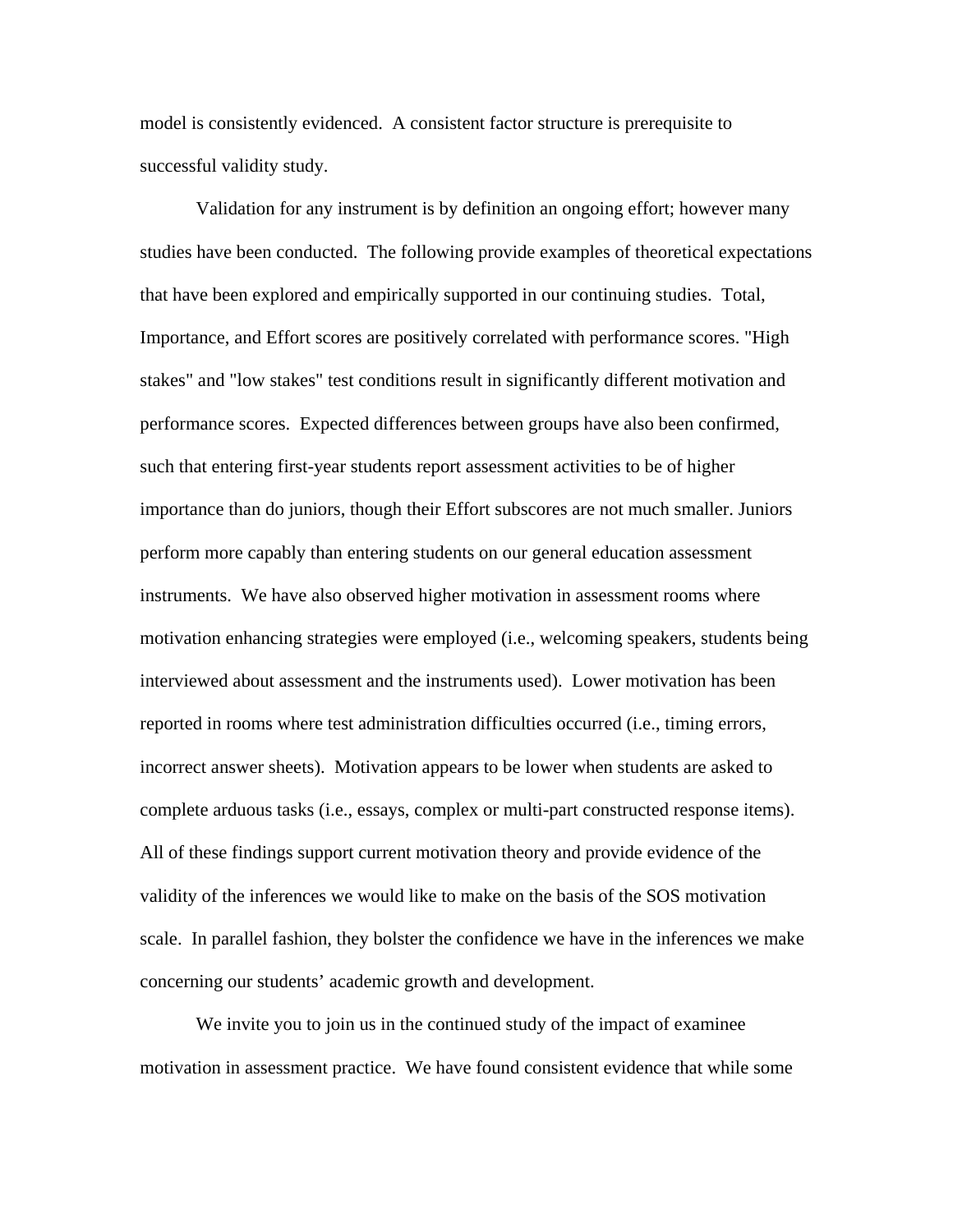students do not report high importance to assessment, the vast majority of student do report putting forth good effort. We will continue to study examinee motivation, not just to describe it, but to find the means by which to reliably increase it and promote enhanced examinee volition. We are happy to be able to respond with more than anecdotal evidence to the faculty who ask us the question we were previously unable to answer, "Why should I pay attention to assessment results when the students don't try?"

## References

- Jakwerth, P. R., Stancavage, F. B., and Reed, E. D. (1999). An investigation of why students do not respond to questions. (A NAEP Validity Studies Panel Paper). Washington, D.C.: American Institutes for Research.
- Kiplinger, V. L., & Linn, R. L. (1995/1996). Raising the stakes of test administration: The impact on student performance on NAEP. *Educational Assessment, 3,* 111- 133.
- Linn, R. L. (1993). Final Report- Raising the stakes of test administration: The impact on student performance on NAEP. U. S. Department of Education, National Center for Education Statistics. Grant RS90159001. Washington, DC.
- O'Neil, Jr., H. F., Sugrue, B., Abedi, J., Baker, E. L., and Golan, S. (1992). Final Report on experimental studies on motivation and NAEP test performance. NAEP TRP Task 3a: Experimental Motivation study. Los, Angeles, CA: National Center for Research on Evaluation, Standards and Student Testing.
- Pintrich, P. R. (1988). A process-oriented view of student motivation and cognition. In J. S. Stark & R. Mets (Eds.), *Improving teaching and learning through research* (pp. 55-70). San Francisco: Jossey-Bass.

Pintrich, P. R. (1989). The dynamic interplay of student motivation and cognition in the